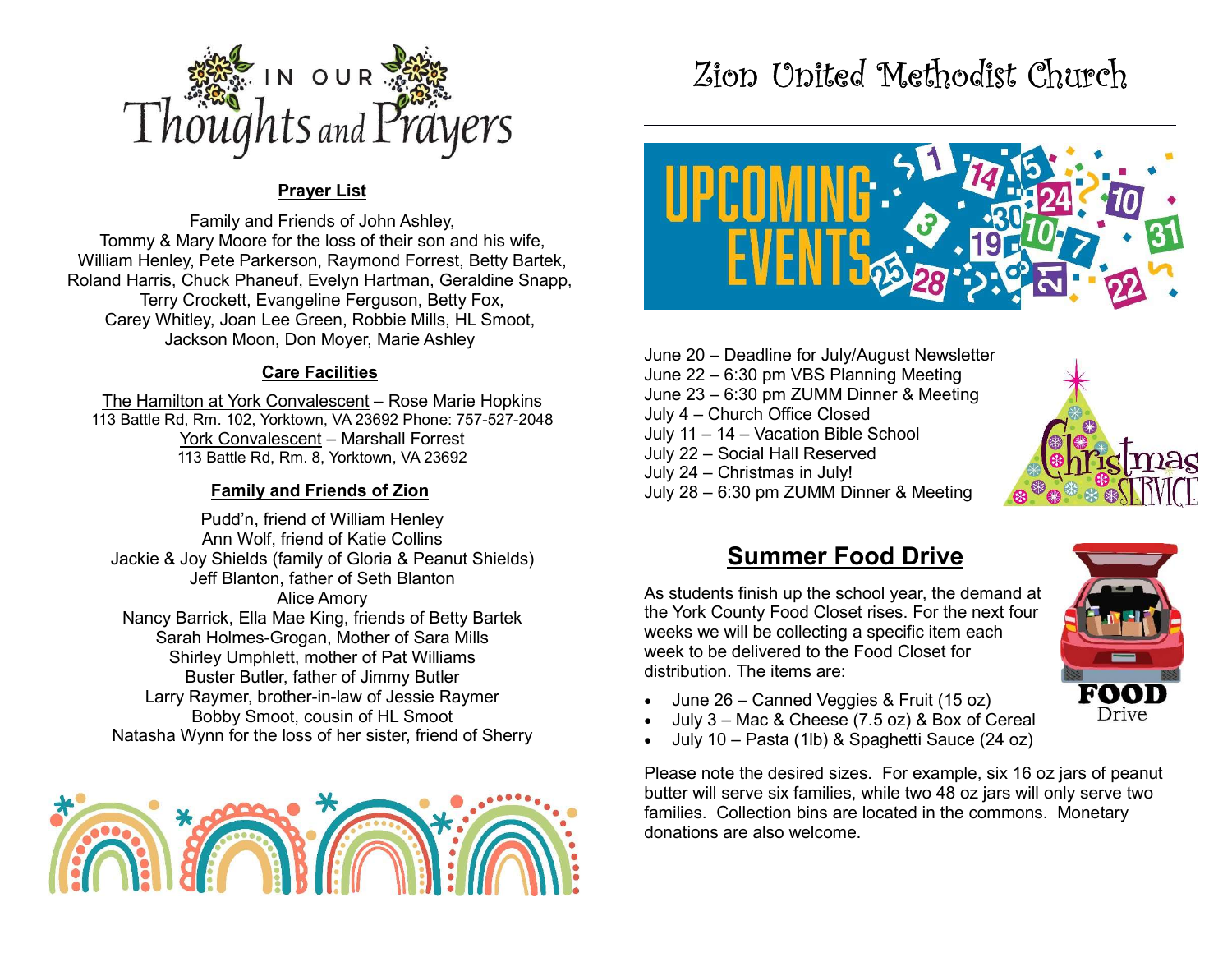Food Closet Update – Ben & Norman Rush delivered 1500 paper bags, 3 cases of food, 3 bags of food, and \$1,200 to the food closet this week.



Builders/Friendship Class – The Builders & Friendship Classes are meeting together at 9 am each Sunday during the Summer worship schedule.

Seekers Class - The Seekers Class meets every Sunday in room 300 on the third floor at 8:30am. All Adults are welcome and new attendees are encouraged to join our bible study.



Weekly Prayer Service Online - Our weekly prayer service will be Wednesday at 7:00 pm on Facebook. Please let the church office know if you have any new requests or updates to those currently on the list.

Virginia Annual Conference – Close to 3,000 delegates from around the Virginia Conference met this week at the Hampton Roads Convention Center for its 240<sup>th</sup> session. This was the first in-person conference in three years and the membership was excited to be back together and to discuss the business of the church.



Meetings on Hold for Summer – The Finance Committee and Board of Trustees will not be meeting again until August unless there is a need for a called meeting. Also, Church Council will not meet until August.

## Children's Ministry

Nursery and Children's Church, during worship, have resumed. Children's Sunday School Class is also available each Sunday starting at 9 am. If you are interested in helping in any of our Children's Ministry programs, please contact the church office.



ZUMM Dinner & Meeting – The United Methodist Men will meet this Thursday, June 23, for dinner, devotion, and a program. All men are invited to attend, and the cost of the meal is \$8.00.



VBS Planning Meeting Wednesday, June 22 6:30 pm

All Volunteers are encouraged to attend.

This QR Code will take you directly to the website to register students and volunteers!

### Vacation Bible School July 11 – 14, 2022 Concrete & Cranes

Registration is now open for participants and volunteers. We need group guides, several people to take pictures, and help with set up and clean up. If you can help in any way please fill out the volunteer form on our website (on the "What's Happening" page) or contact the church office.